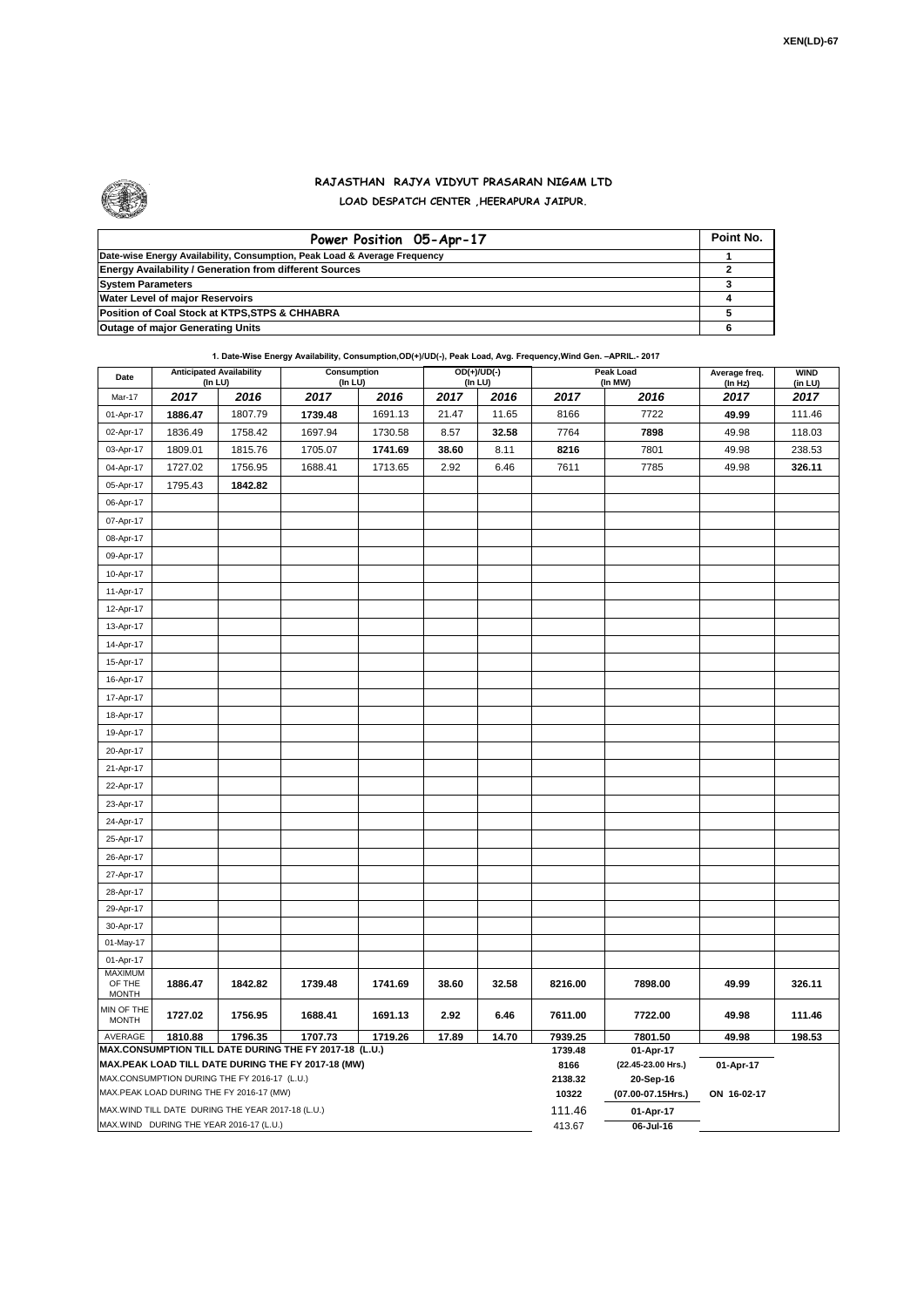## **2.Anticipated Availability/Generation From Different Sources**

| (In LU)      |                                                                                    |                                           |                                  |                                     |                                           |                                  |                                     |  |  |  |
|--------------|------------------------------------------------------------------------------------|-------------------------------------------|----------------------------------|-------------------------------------|-------------------------------------------|----------------------------------|-------------------------------------|--|--|--|
| S.No.        | Sources Available to Rajasthan /<br>Installed Capacity as on 30.09.2016<br>(In MW) | Prior<br>assessment of<br>Avail. For next | Prior<br>assessment of<br>Avail. | <b>Actual</b><br>Energy<br>Received | Prior<br>assessment of<br>Avail. For next | Prior<br>assessment of<br>Avail. | Actual<br>Energy<br><b>Received</b> |  |  |  |
|              |                                                                                    | Day                                       |                                  |                                     | Day                                       |                                  |                                     |  |  |  |
| 1            | KTPS (1240/1240)                                                                   | 88.00                                     | 3-Apr-17<br>88.00                | 82.69                               | 88.00                                     | 4-Apr-17<br>88.00                | 76.31                               |  |  |  |
| $\mathbf{2}$ | STPS (1500/1500)                                                                   | 55.00                                     | 55.00                            | 48.87                               | 55.00                                     | 55.00                            | 44.96                               |  |  |  |
| 3            | DHOLPUR GAS CCPP (330/330)                                                         | 0.00                                      | 0.00                             | 0.00                                | 0.00                                      | 0.00                             | 0.00                                |  |  |  |
| 4<br>5       | RAMGARH (273.5/273.5)<br>RAPP-A(200/200)                                           | 6.00<br>38.00                             | 39.00<br>38.00                   | 24.42<br>42.48                      | 10.00<br>38.00                            | 6.00<br>38.00                    | 14.30<br>41.94                      |  |  |  |
| 6            | MAHI (140/140)                                                                     | 0.00                                      | 0.00                             | 5.64                                | 0.00                                      | 0.00                             | 4.92                                |  |  |  |
| 7            | CHAMBAL (RPS+JS) (135.5/271)                                                       | 0.00                                      | 0.00                             | 1.06                                | 0.00                                      | 0.00                             | 0.00                                |  |  |  |
| 8            | GIRAL LIGNITE (250/250)<br>CHHABRA TPS 1000/1000)                                  | 0.00<br>218.00                            | 0.00<br>218.00                   | 0.00<br>268.39                      | 0.00<br>218.00                            | 0.00<br>218.00                   | 0.00                                |  |  |  |
| 9<br>10      | ADANI (TPS) + KALISINDH (TPS)                                                      | 284.00                                    | 424.00                           | 286.84                              | 284.00                                    | 284.00                           | 255.44<br>233.86                    |  |  |  |
|              | (1200+1200/1320+1200)                                                              |                                           |                                  |                                     |                                           |                                  |                                     |  |  |  |
| 11<br>12     | WIND FARM (3980.40/4119.15)<br>SOLAR POWER(737.70/1295.70)                         | 250.00<br>0.00                            | 250.00<br>0.00                   | 238.53<br>0.00                      | 350.00<br>0.00                            | 250.00<br>0.00                   | 326.11<br>0.00                      |  |  |  |
| 13           | CAPTIVE POWER PLANTS                                                               | 0.00                                      | 0.00                             | 0.00                                | 0.00                                      | 0.00                             | 0.00                                |  |  |  |
| 14           | REGIONAL (INTRA STATE) O.A. (VLTPS)                                                | 0.00                                      | 0.00                             | 0.00                                | 0.00                                      | 0.00                             | 0.00                                |  |  |  |
| 15           | OPEN ACCESS                                                                        | $-72.33$                                  | $-62.32$                         | $-62.32$                            | $-72.60$                                  | $-72.33$                         | $-72.34$                            |  |  |  |
| 16<br>17     | BIOMASS - (101.95/119.25)<br>BARSINGHSAR LTPS(250/250)                             | 5.00<br>26.00                             | 5.00<br>24.00                    | 4.59<br>24.92                       | 6.00<br>26.00                             | 5.00<br>26.00                    | 5.69<br>25.33                       |  |  |  |
| 18           | RAJWEST (1080/1080)                                                                | 198.00                                    | 198.00                           | 164.54                              | 198.00                                    | 198.00                           | 143.98                              |  |  |  |
|              | <b>TOTAL (A): 1-18</b>                                                             | 1095.67                                   | 1276.68                          | 1130.65                             | 1200.40                                   | 1095.67                          | 1100.50                             |  |  |  |
| 19           | <b>BBMB COMPLEX</b><br>a) BHAKRA(230.79/1516.3)                                    | 14.36                                     | 14.78                            | 13.85                               | 12.99                                     | 14.36                            | 13.10                               |  |  |  |
|              | b) DEHAR (198/990)                                                                 | 14.40                                     | 14.48                            | 14.17                               | 12.70                                     | 14.40                            | 13.26                               |  |  |  |
|              | c) PONG (231.66/396)                                                               | 4.21                                      | 4.29                             | 4.29                                | 4.21                                      | 4.21                             | 4.29                                |  |  |  |
|              | TOTAL: a TO c<br><b>CENTRAL STATIONS</b>                                           | 32.97                                     | 33.55                            | 32.32                               | 29.91                                     | 32.97                            | 30.65                               |  |  |  |
| 20           | d) SINGRAULI<br>(300/2000)                                                         | 79.24                                     | 78.74                            | 78.74                               | 68.20                                     | 79.24                            | 75.97                               |  |  |  |
|              | e) RIHAND<br>(310.24/3000)                                                         | 87.91                                     | 76.61                            | 72.71                               | 61.79                                     | 87.91                            | 71.00                               |  |  |  |
|              | f) UNCHAHAR-I(20/420)                                                              | 0.00                                      | 2.54                             | 3.99                                | 3.45                                      | 0.00                             | 1.11                                |  |  |  |
|              | g) UNCHAHAR-II& III(61/630)<br>h) INDIRA GANDHI STPS(JHAJHAR) 0.00/1500)           | 0.01<br>0.00                              | 11.07<br>0.55                    | 16.15<br>0.11                       | 13.47<br>0.58                             | 0.01<br>0.00                     | 5.82<br>0.06                        |  |  |  |
|              | i) NCTPS DADRI St-II (43.22/980) +                                                 | 0.00                                      | 1.44                             | 6.56                                | 5.80                                      | 0.00                             | 0.47                                |  |  |  |
|              | DADRI-TH                                                                           |                                           |                                  |                                     |                                           |                                  |                                     |  |  |  |
|              | j) DADRI GAS (77/830)<br>k) ANTA<br>(83.07/419)                                    | 8.30<br>0.00                              | 6.85<br>0.00                     | 6.41<br>0.00                        | 8.28<br>0.00                              | 8.30<br>0.00                     | 5.93<br>0.00                        |  |  |  |
|              | I) AURAIYA<br>(61.03/663)                                                          | 0.00                                      | 0.00                             | 0.00                                | 0.00                                      | 0.00                             | 0.00                                |  |  |  |
|              | m) NAPP<br>(44/440)                                                                | 11.44                                     | 11.30                            | 11.30                               | 11.33                                     | 11.44                            | 11.44                               |  |  |  |
|              | n) RAPP-B<br>(125/440)                                                             | 31.44                                     | 31.44                            | 31.44                               | 31.35                                     | 31.44                            | 31.44                               |  |  |  |
|              | o) RAPP-C<br>(88/440)<br>p) SALAL<br>(20.36/690)                                   | 11.11<br>2.69                             | 11.11<br>2.69                    | 11.11<br>2.64                       | 11.11<br>2.69                             | 11.11<br>2.69                    | 11.11<br>2.66                       |  |  |  |
|              | $q)$ URI<br>(70.37/720)                                                            | 16.71                                     | 16.71                            | 16.71                               | 16.27                                     | 16.71                            | 16.42                               |  |  |  |
|              | r) TANAKPUR<br>(10.86/94)                                                          | 0.25                                      | 0.42                             | 0.23                                | 0.23                                      | 0.25                             | 0.22                                |  |  |  |
|              | s) CHAMERA - (105.84/540)<br>t) CHAMERA-II (29.01/300)                             | 11.76<br>3.63                             | 13.72<br>3.54                    | 11.85<br>4.09                       | 9.80<br>3.66                              | 11.76<br>3.63                    | 10.78<br>4.21                       |  |  |  |
|              | u) CHAMERA-III (25.21/231)                                                         | 0.00                                      | 0.00                             | 0.00                                | 0.00                                      | 0.00                             | 0.00                                |  |  |  |
|              | v) DHAULIGANGA (27/280)                                                            | 1.93                                      | 2.18                             | 1.78                                | 1.77                                      | 1.93                             | 1.70                                |  |  |  |
|              | w) DULHASTI (42.42/390)                                                            | 5.20                                      | 6.10                             | 4.68                                | 9.09                                      | 5.20                             | 5.20                                |  |  |  |
|              | x) SEWA (13/120)<br>y) NJPC                                                        | 3.85<br>9.00                              | 3.85<br>11.27                    | 3.85<br>11.27                       | 3.85<br>8.95                              | 3.85<br>9.00                     | 3.85<br>9.87                        |  |  |  |
|              | (112.00/1500)+RAMPUR(31.808/412.02)                                                |                                           |                                  |                                     |                                           |                                  |                                     |  |  |  |
|              |                                                                                    |                                           |                                  |                                     |                                           |                                  |                                     |  |  |  |
|              | z) TEHRI (75/1000)<br>aa) KOTESHWR (33.44/400) + PARBATI3                          | 4.71<br>4.68                              | 4.45<br>4.68                     | 4.45<br>8.14                        | 4.71<br>3.51                              | 4.71<br>4.68                     | 4.71<br>8.24                        |  |  |  |
|              | (56.73/520)                                                                        |                                           |                                  |                                     |                                           |                                  |                                     |  |  |  |
| ab)          | <b>TALA</b>                                                                        | 1.76                                      | 1.76                             | 1.76                                | 1.76                                      | 1.76                             | 1.76                                |  |  |  |
|              | ac) MUNDRA UMPP (380/4000)<br>ad) SASAN (372/3960)                                 | 71.28<br>87.45                            | 84.72<br>58.82                   | 84.72<br>61.87                      | 65.78<br>60.45                            | 71.28<br>87.45                   | 71.28<br>65.93                      |  |  |  |
|              | ae) FRKKA+KHLGN+TLCHR (70.18/3940)                                                 | 21.39                                     | 18.37                            | 17.07                               | 19.44                                     | 21.39                            | 3.56                                |  |  |  |
|              | af) URS POWER(DADRI TH-I)                                                          | 0.00                                      | 0.00                             | 0.00                                | 0.00                                      | 0.00                             | 0.00                                |  |  |  |
|              | TOTAL SCHEDULE(a TO af)<br>LOSSES                                                  | 508.72<br>$-23.69$                        | 498.48<br>$-23.05$               | 505.94<br>$-26.72$                  | 457.25<br>$-20.81$                        | 508.72<br>$-23.69$               | 455.40<br>$-24.31$                  |  |  |  |
|              | NET SCHEDULED                                                                      | 485.04                                    | 475.43                           | 479.22                              | 436.44                                    | 485.04                           | 431.09                              |  |  |  |
| 21           | BILATERAL (REG.) EXCL. BANKING                                                     | 4.33                                      | 5.28                             | 4.97                                | 3.90                                      | 4.33                             | 4.33                                |  |  |  |
| 22           | <b>BANKING</b>                                                                     | 0.00                                      | 0.00                             | 0.00                                | 0.00                                      | 0.00                             | 0.00                                |  |  |  |
| 23           | BILATERAL(INTER-REG.).<br>EXCLUDING (ISOA & BANKING)                               | 83.37                                     | 76.03                            | 83.37                               | 109.86                                    | 75.68                            | 90.94                               |  |  |  |
| 24           | <b>INTER STATE OPEN ACCESS</b>                                                     | 72.33                                     | 62.32                            | 62.32                               | 72.60                                     | 72.33                            | 72.34                               |  |  |  |
|              | (BILATERAL+IEX)                                                                    |                                           |                                  |                                     |                                           |                                  |                                     |  |  |  |
| 25           | INDIAN ENERGY EXCHANGE<br><b>TOTAL(B): (19 TO 25)</b>                              | $-13.71$<br>631.35                        | $-94.07$<br>532.33               | $-94.07$<br>535.81                  | $-27.77$<br>595.03                        | $-13.71$<br>631.35               | $-13.71$<br>584.99                  |  |  |  |
|              | TOTAL GENERATION (A +B) : 1 TO                                                     |                                           |                                  | 1666.45                             |                                           |                                  | 1685.49                             |  |  |  |
|              | 25                                                                                 |                                           |                                  |                                     |                                           |                                  |                                     |  |  |  |
|              | OVER DRAWAL (+)/UNDER DRAWAL<br>(-)                                                |                                           |                                  | 38.60                               |                                           |                                  | 2.92                                |  |  |  |
|              | <b>GRAND TOTAL</b>                                                                 | 1727.02                                   | 1809.01                          | 1705.05                             | 1795.43                                   | 1727.02                          | 1688.41                             |  |  |  |
|              | <b>LAST YEAR</b>                                                                   | 1756.95                                   | 1815.76                          | 1741.69                             | 1842.82                                   | 1756.95                          | 1713.65                             |  |  |  |